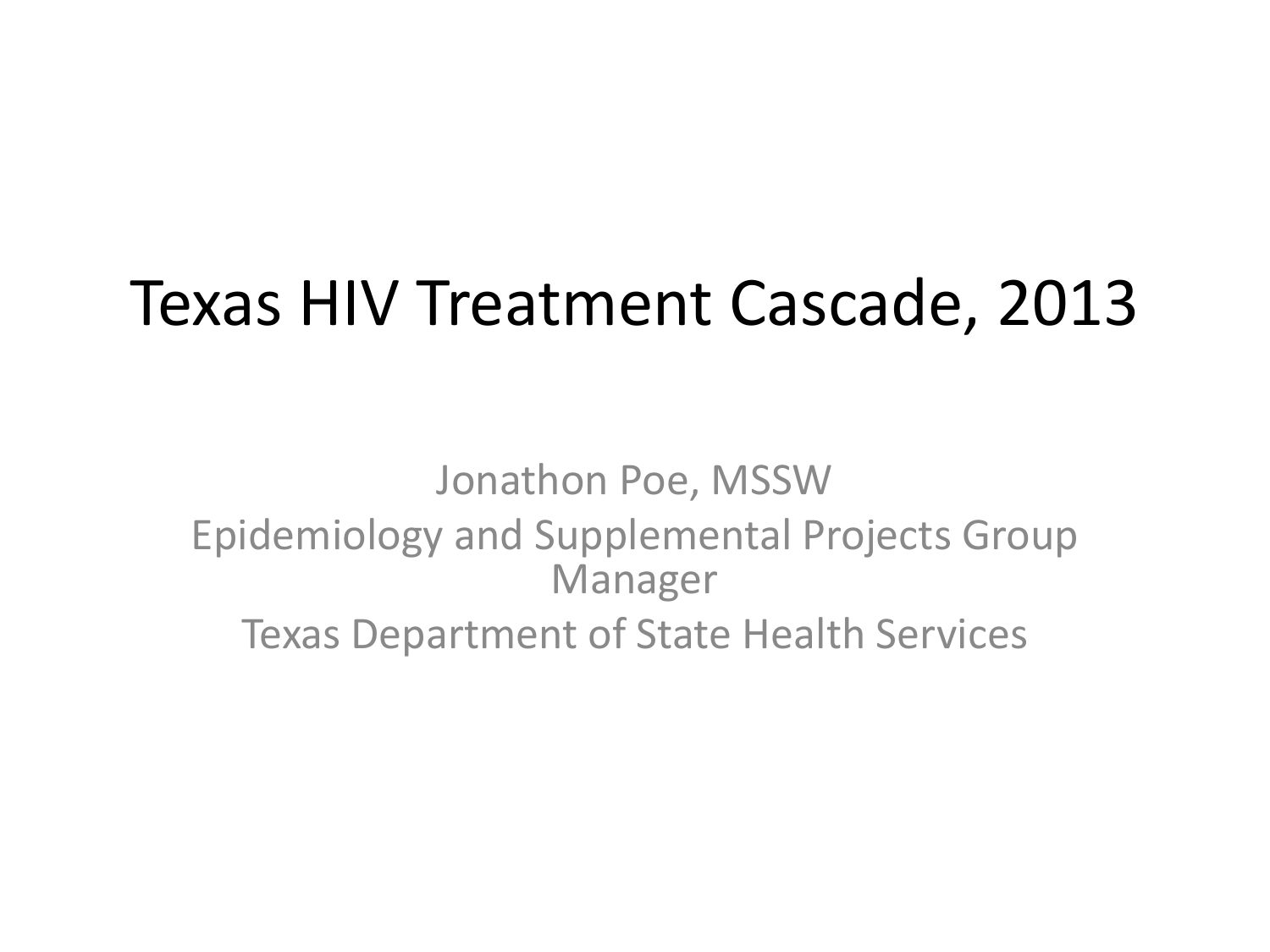# Origin of the Cascade

- Graphical representation of the HIV Care Continuum
- Shows steps from HIV diagnosis, care and treatment, through viral suppression
- Annually created using HIV Surveillance data, Care Services data, and Electronic Lab Reports.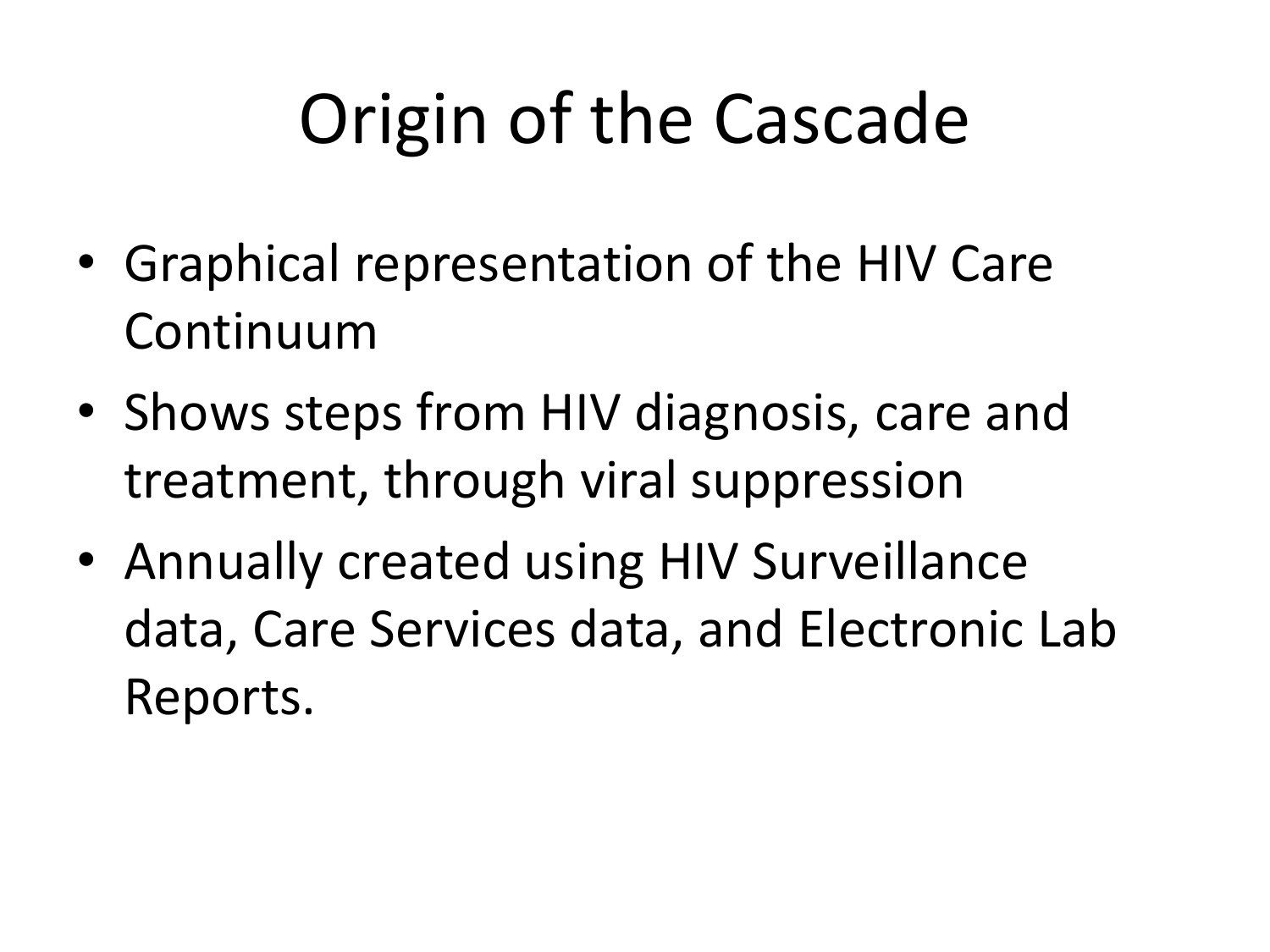## Four Bars of the Cascade

- No. of Diagnosed PLWH
- No. of PLWH with Met Need in 2013
- No. of PLWH with 2 visits or labs 3 to 6 months apart
- No. of PLWH virally suppressed at end of 2013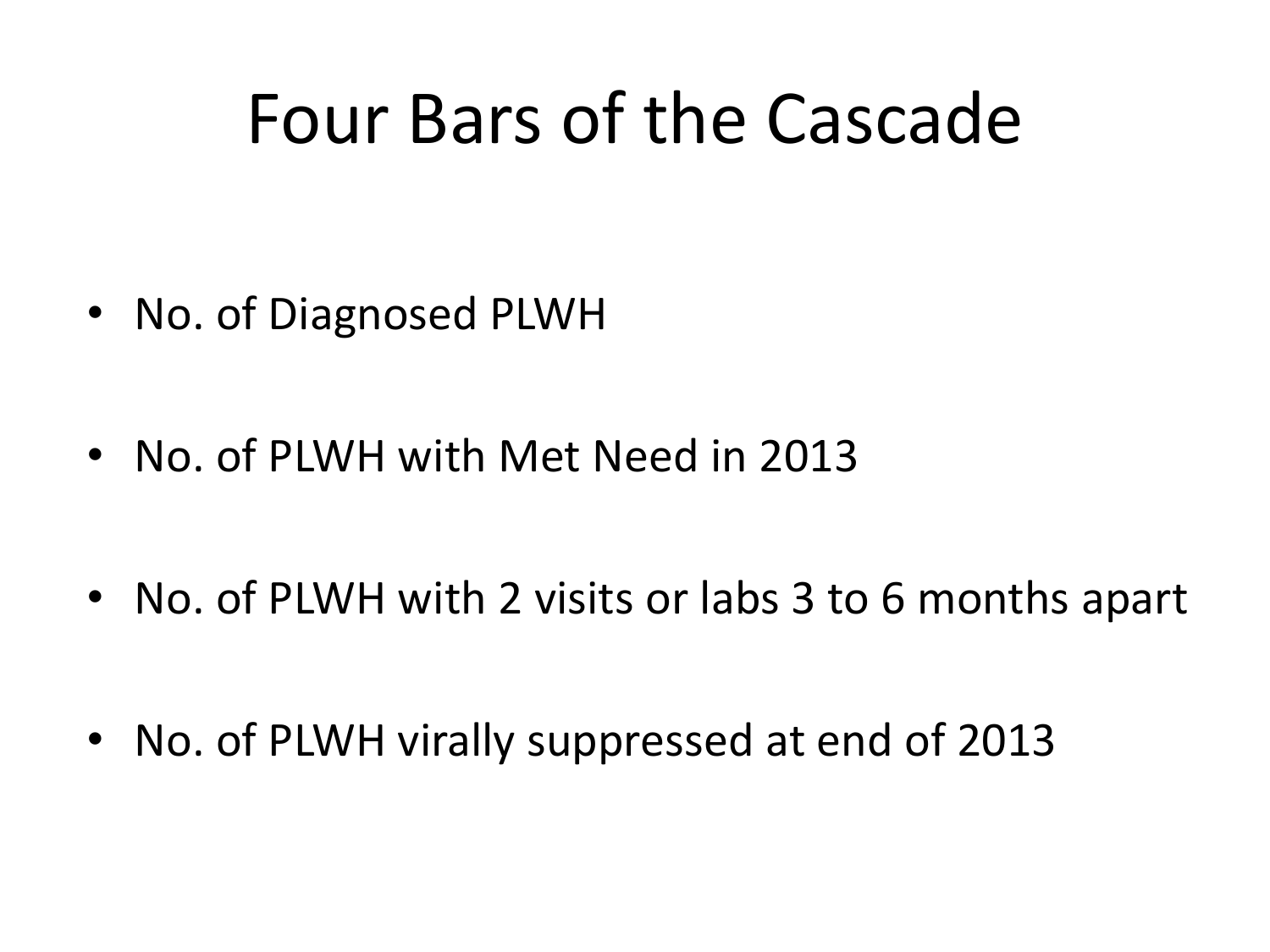#### Texas HIV Treatment Cascade, 2013

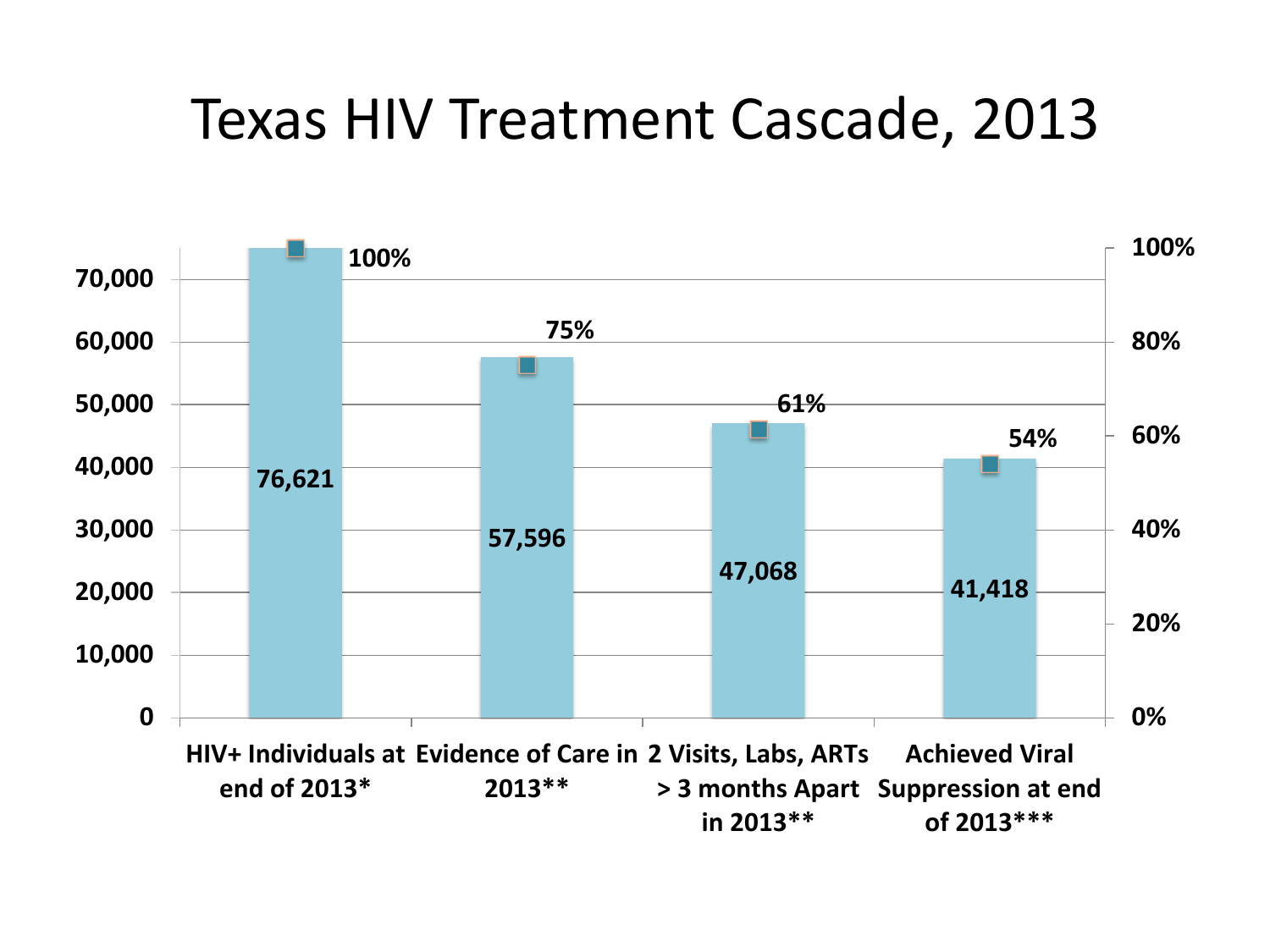# No. of Diagnosed PLWH, 2013

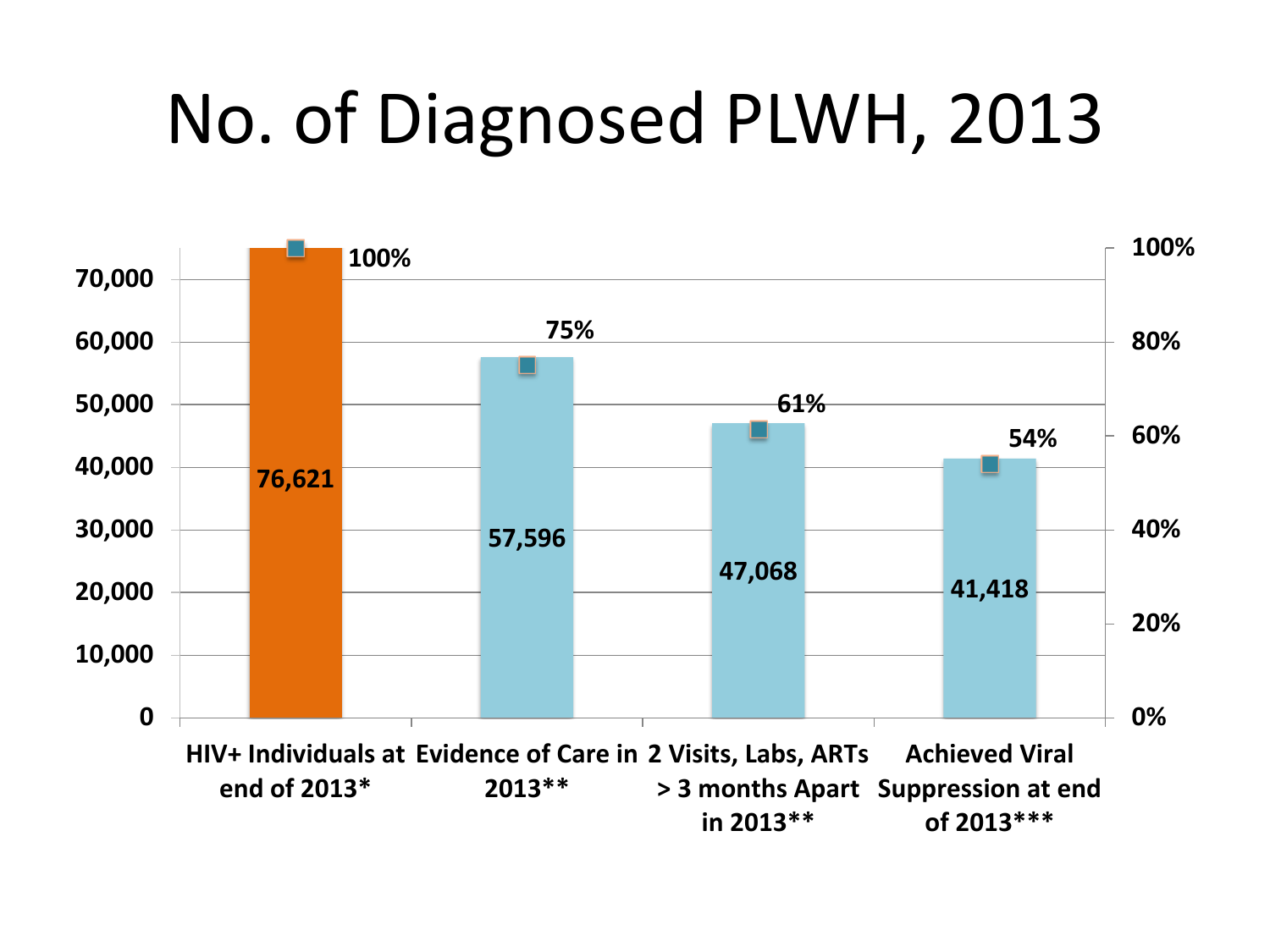# No. of PLWH with Met Need, 2013

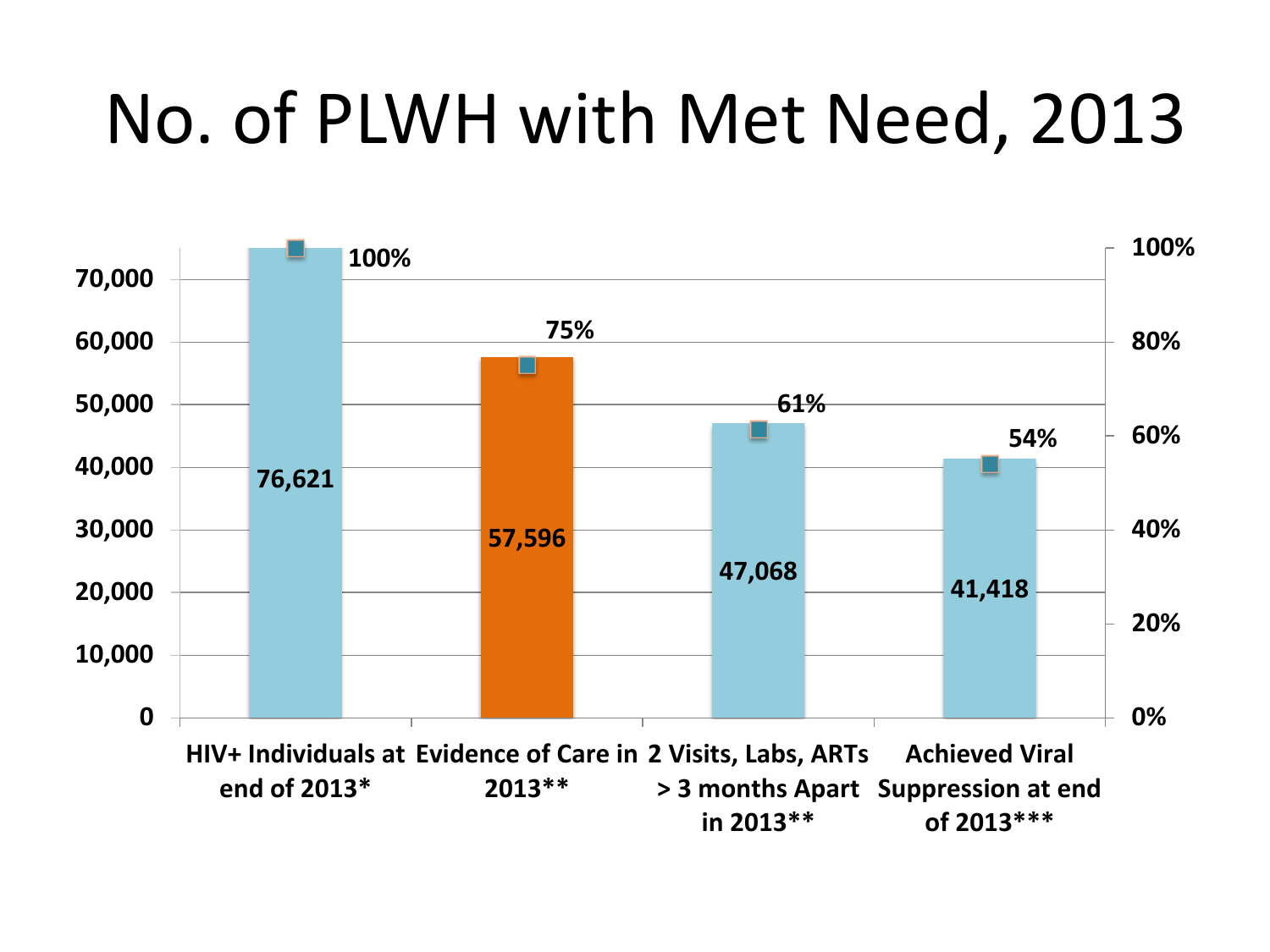#### PLWH with 2 visits or labs 3 to 6 months apart

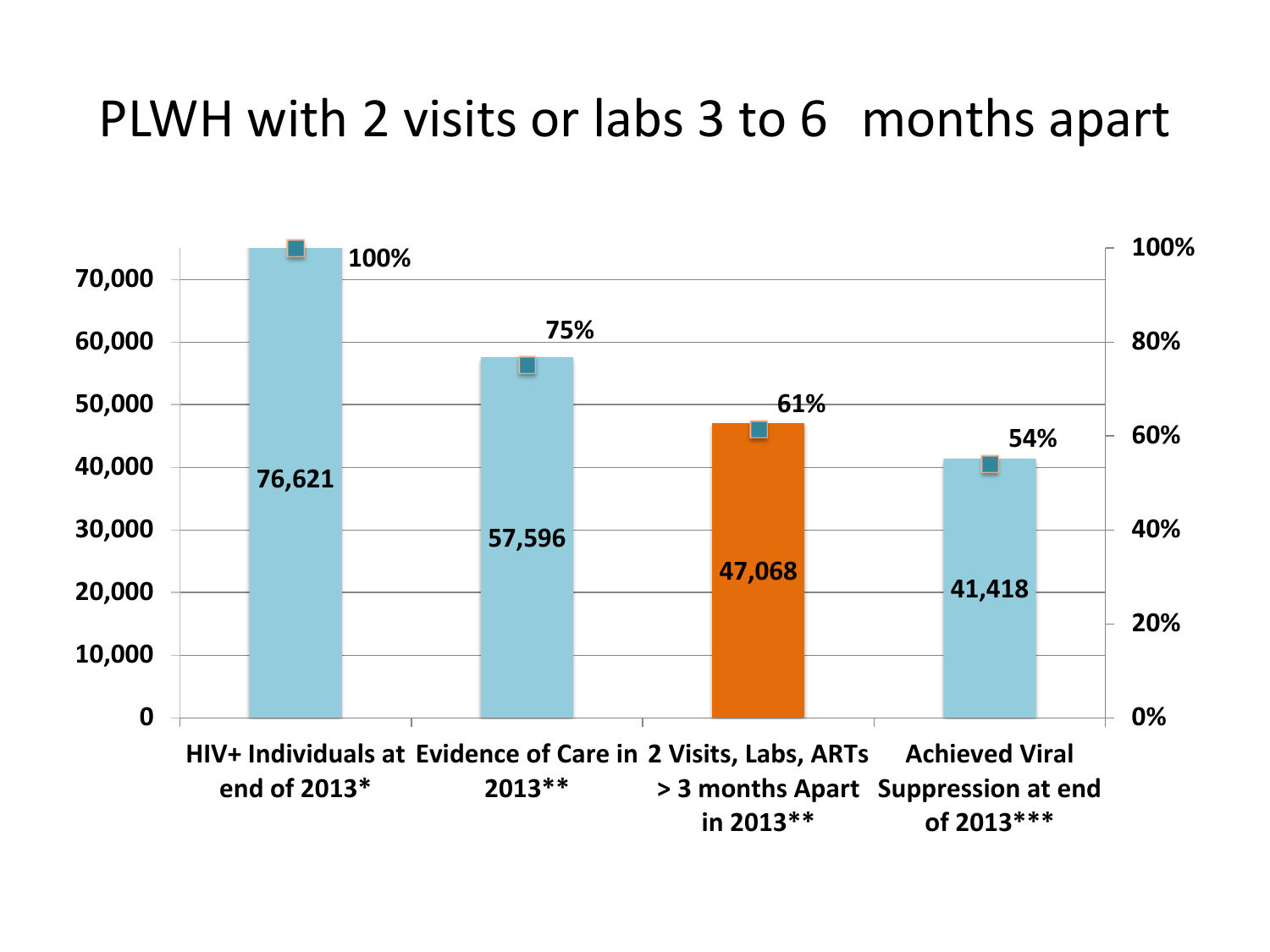# PLWH Virally Suppressed, 2013

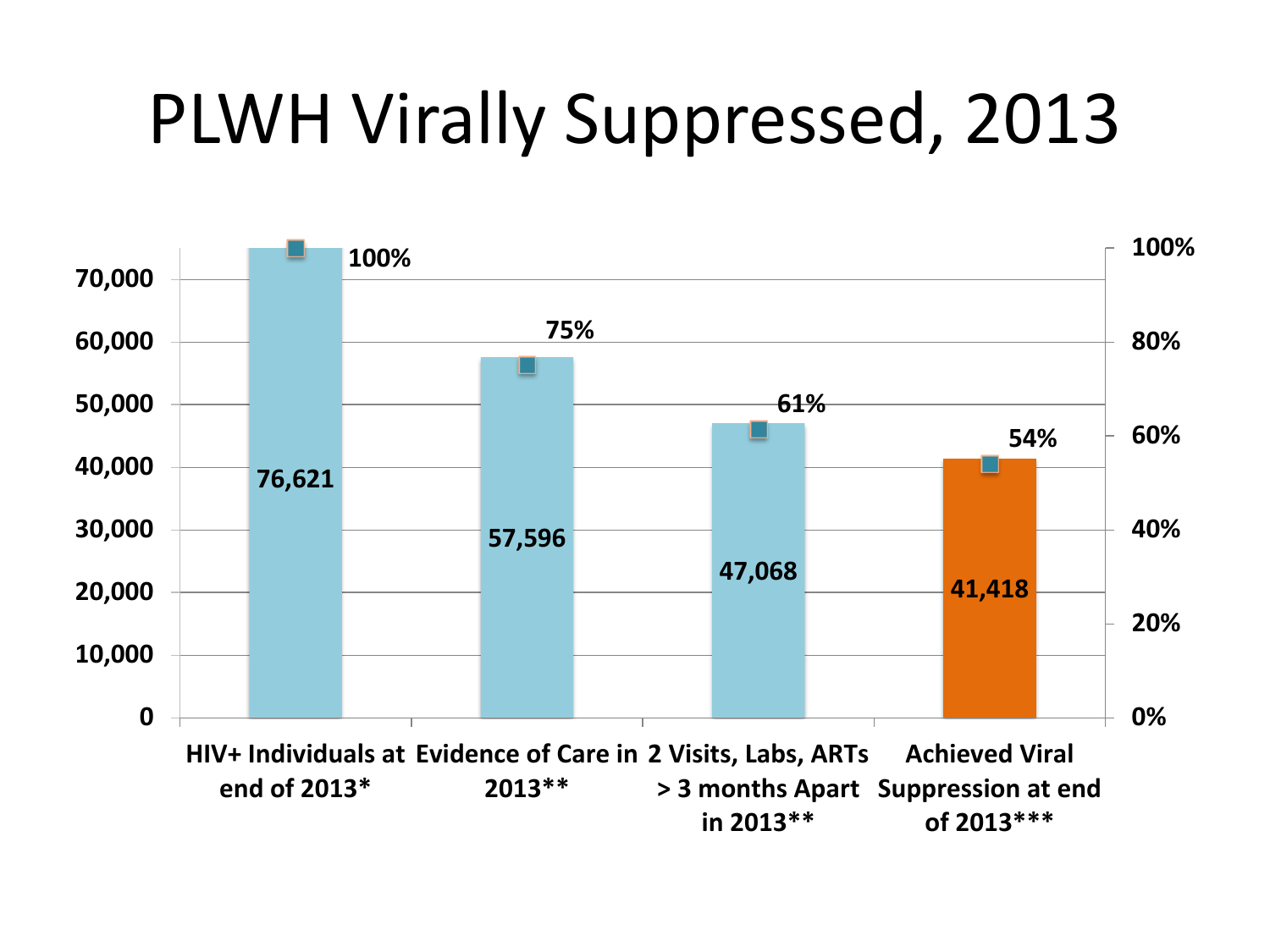### Dallas HSDA HIV Treatment Cascade, 2013

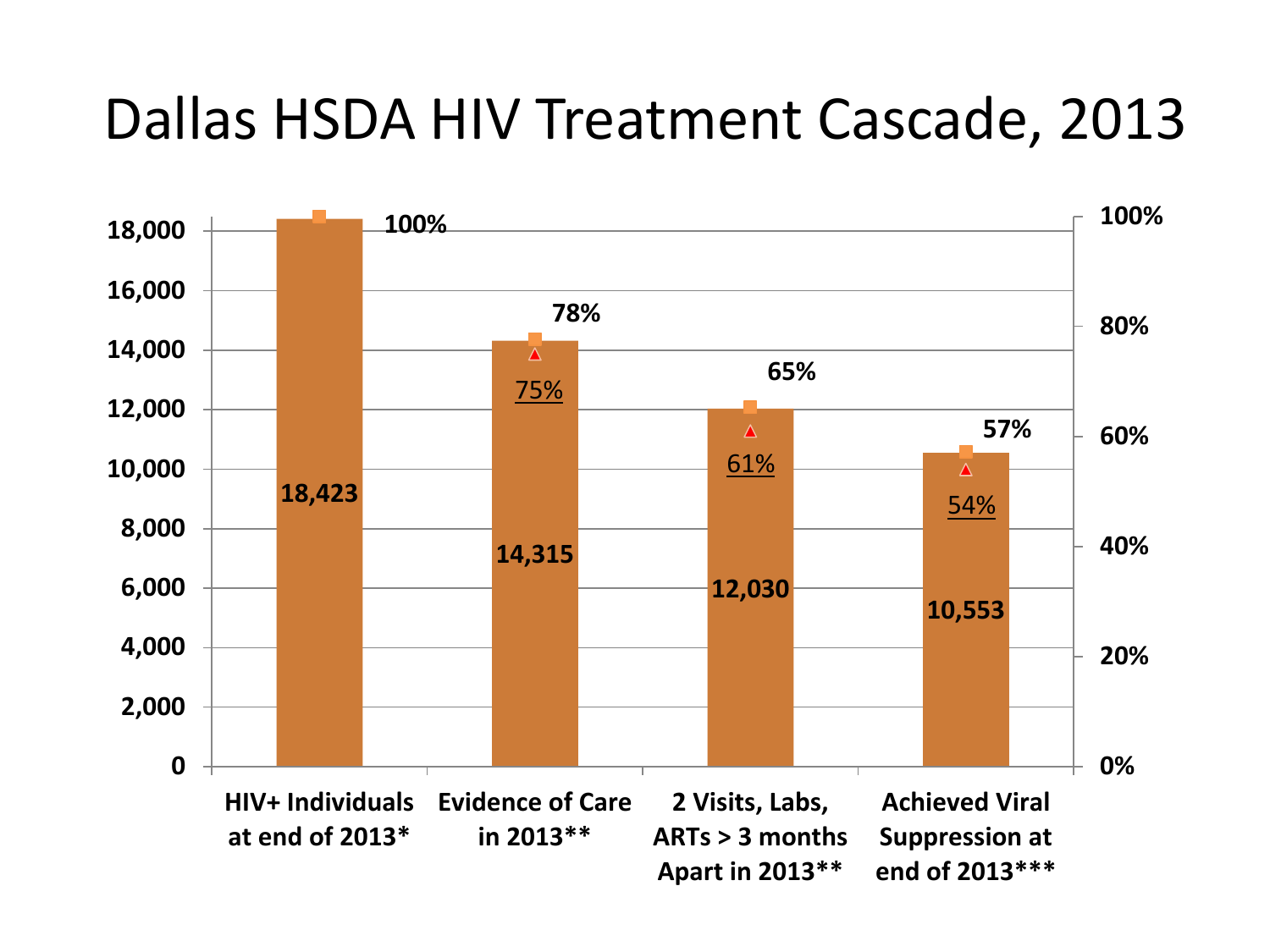### Fort Worth HSDA HIV Treatment Cascade, 2013

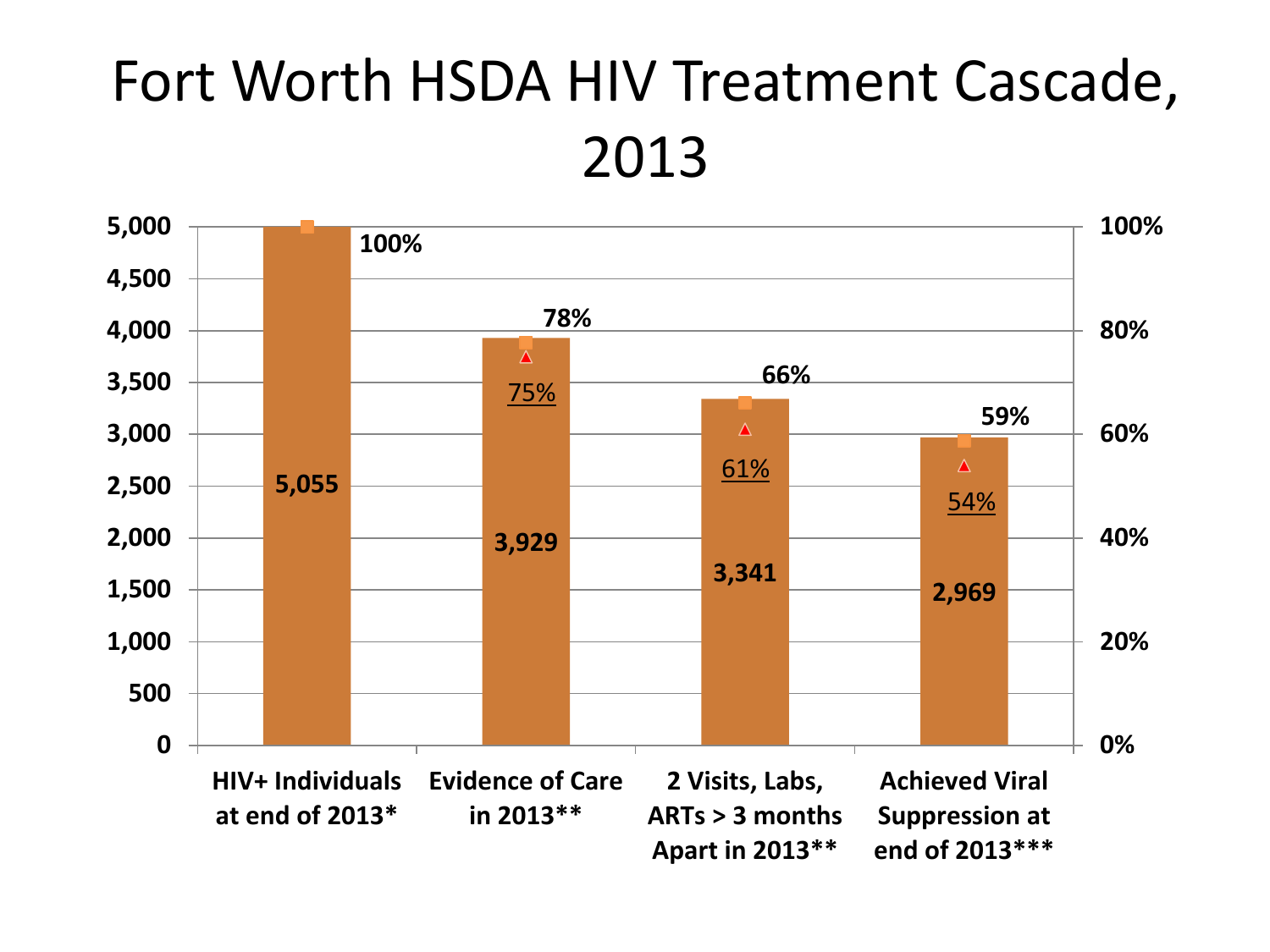#### Texas MSM HIV Treatment Cascade, 2013

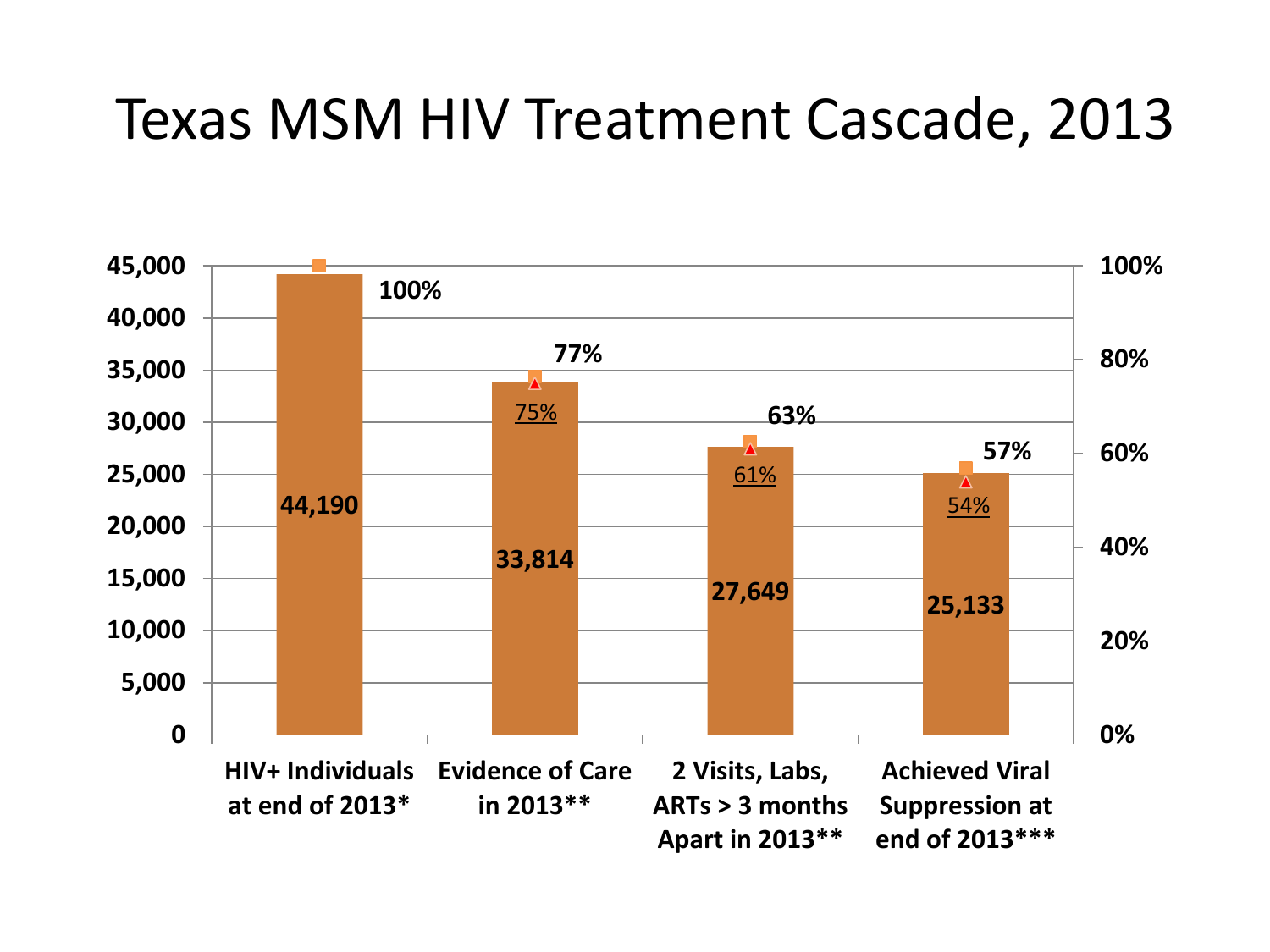### Dallas MSM HIV Treatment Cascade, 2013

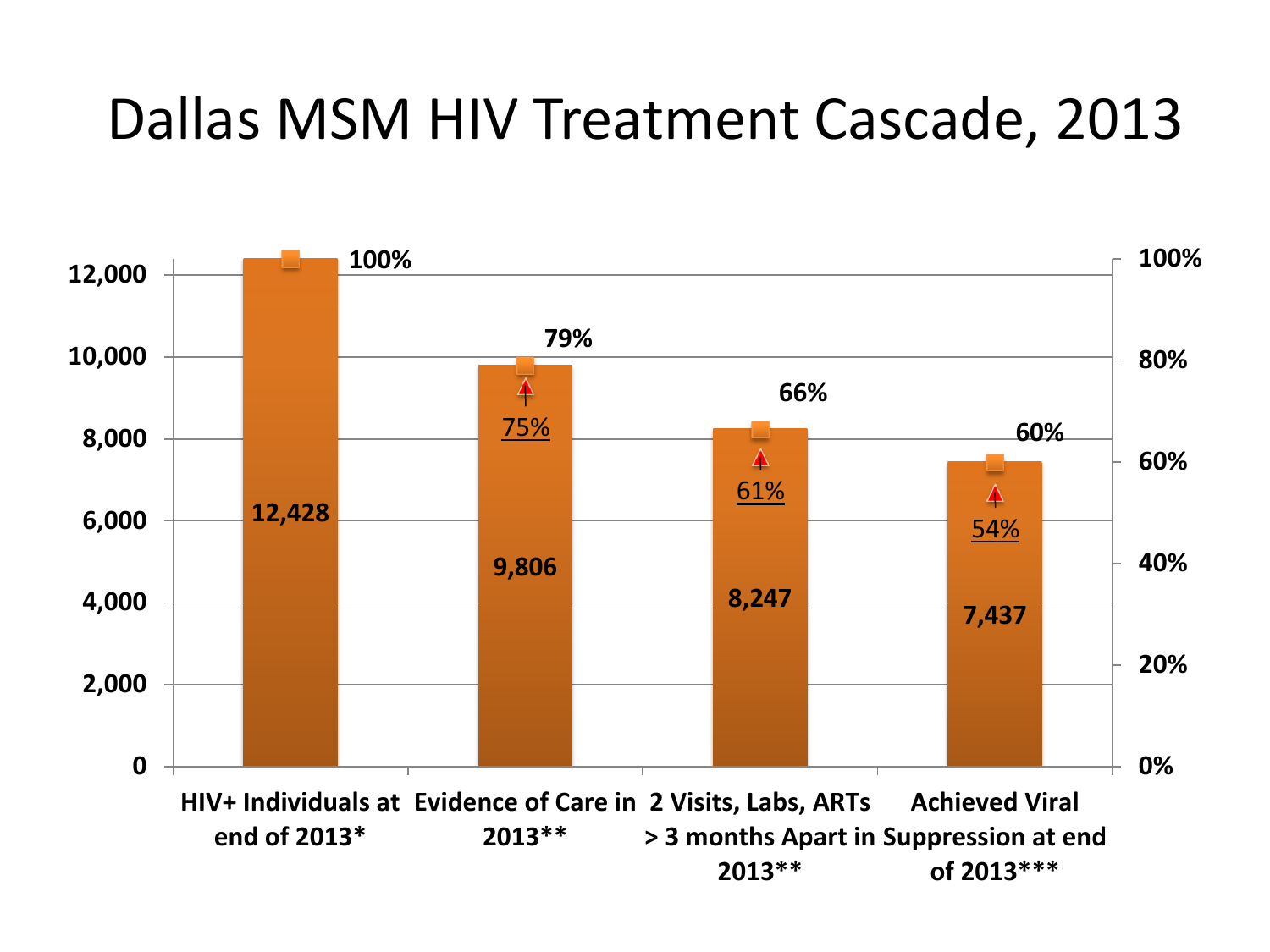### Fort Worth MSM HIV Treatment Cascade, 2013

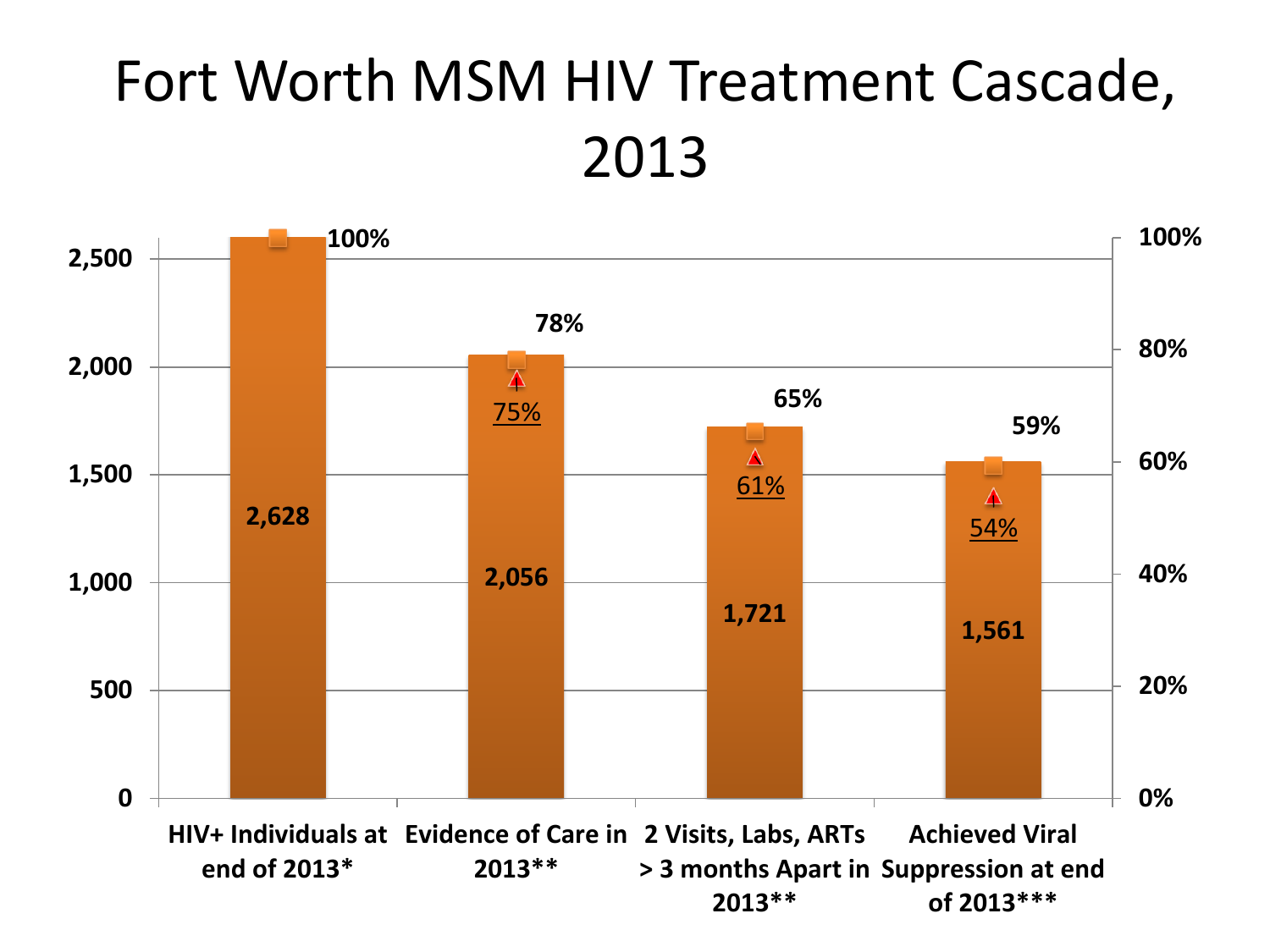#### Texas Black HIV Treatment Cascade, 2013

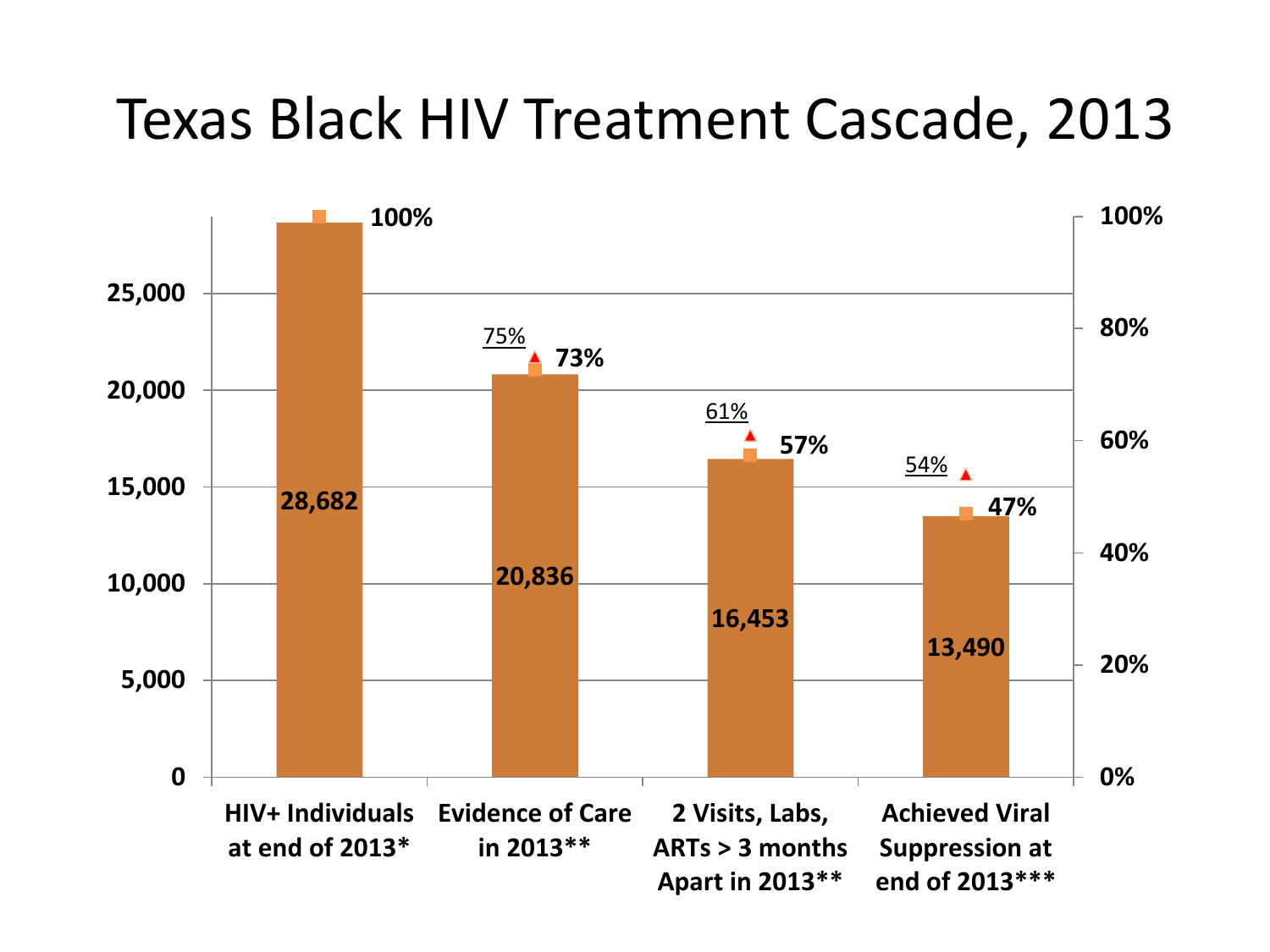### Dallas Black HIV Treatment Cascade, 2013

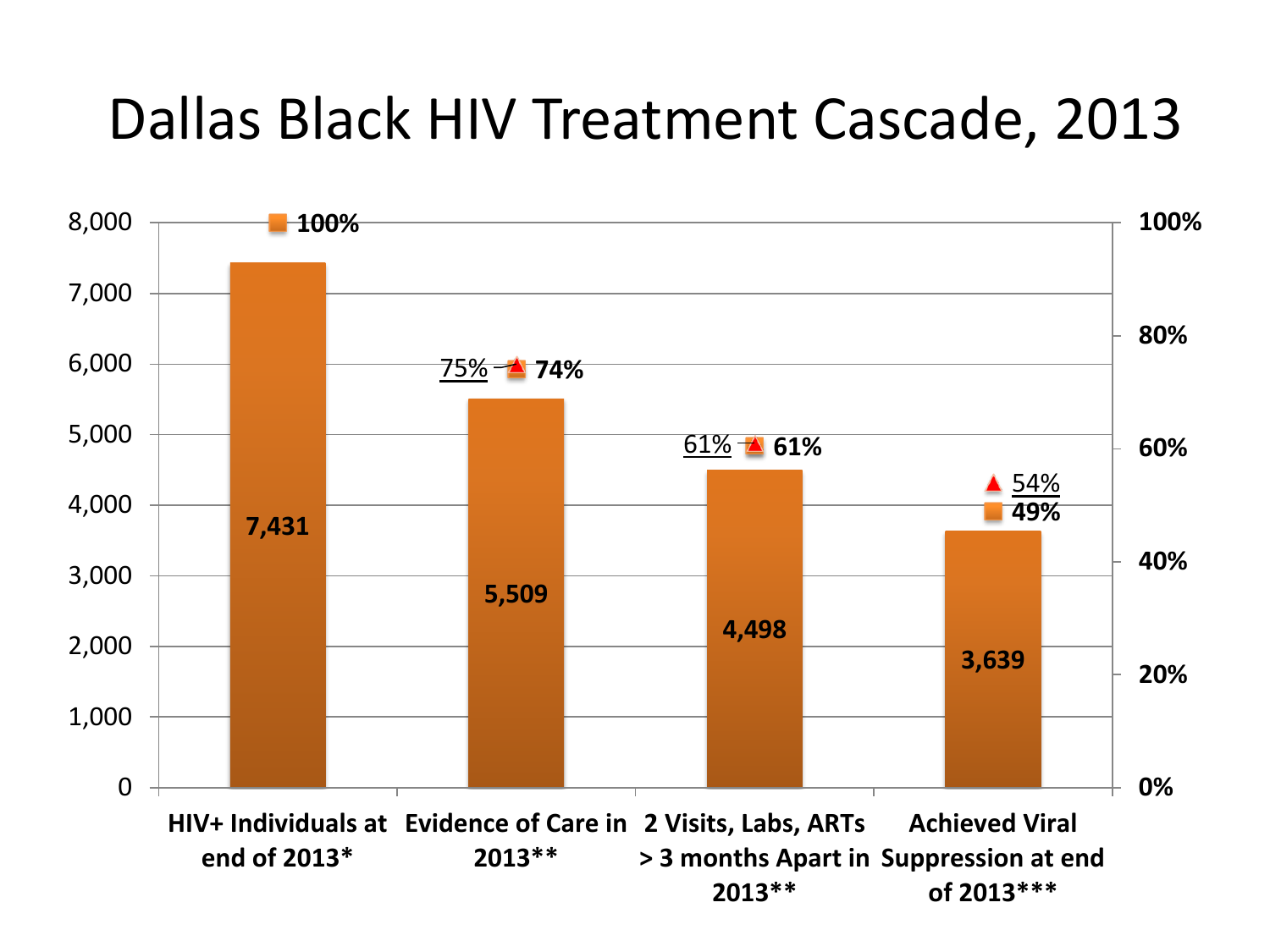### Fort Worth Black HIV Treatment Cascade, 2013

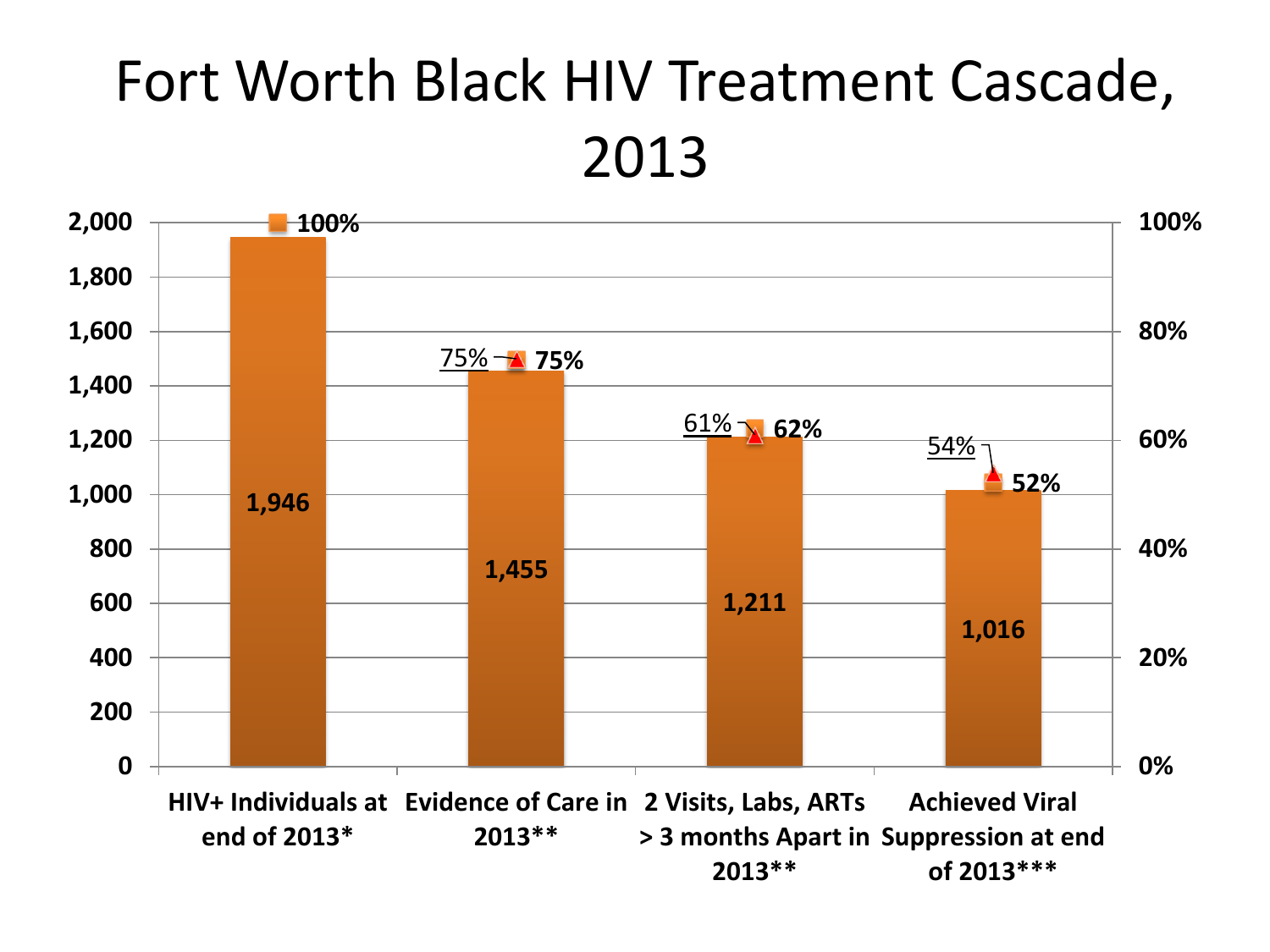#### HIV Care as Prevention

- Cascade demonstrates gaps in HIV Care Continuum
- Barriers to medical care
- Goal is viral suppression for all PLWH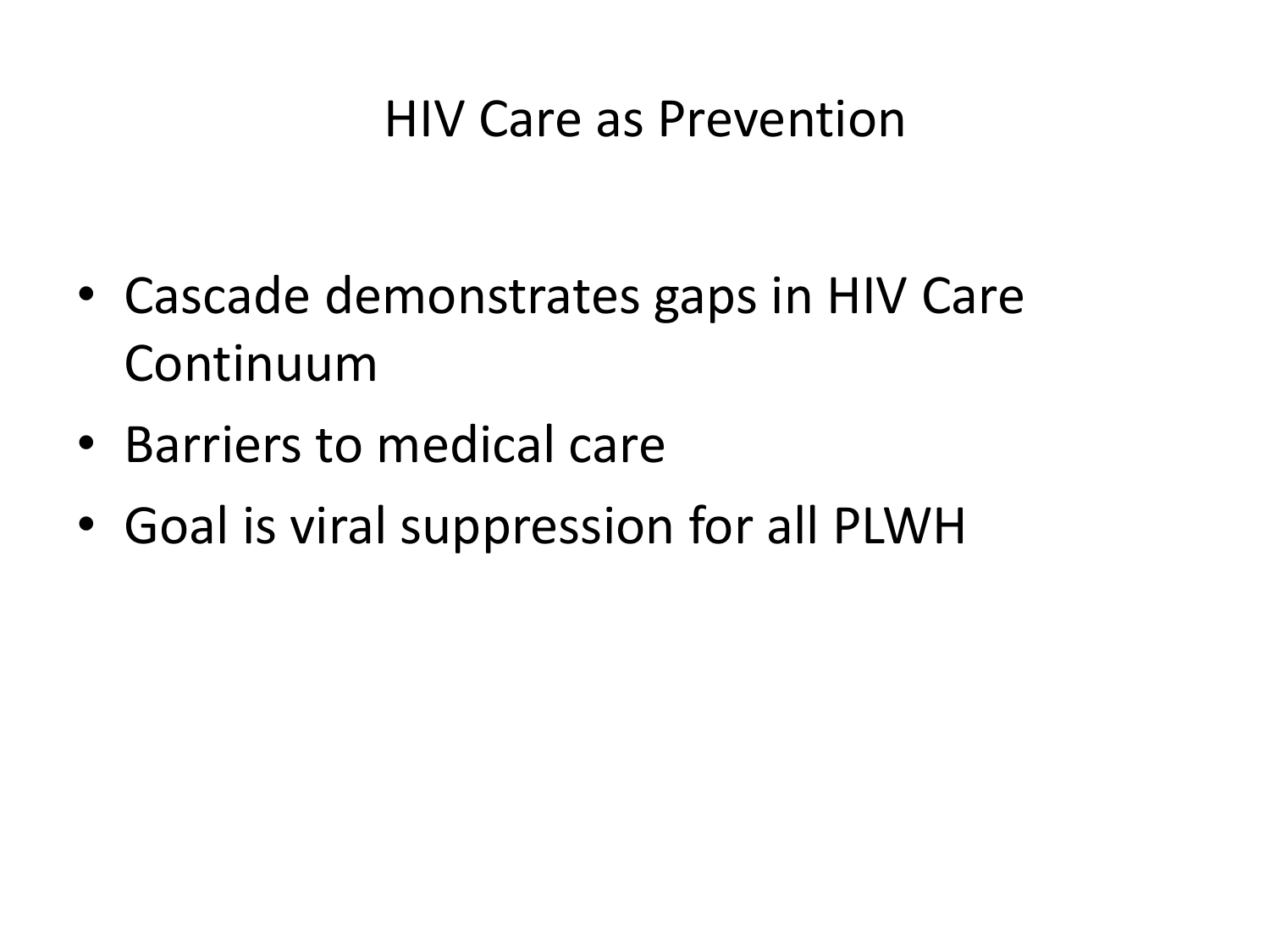## Health Outcomes

- Individuals
- Communities
- Healthcare System